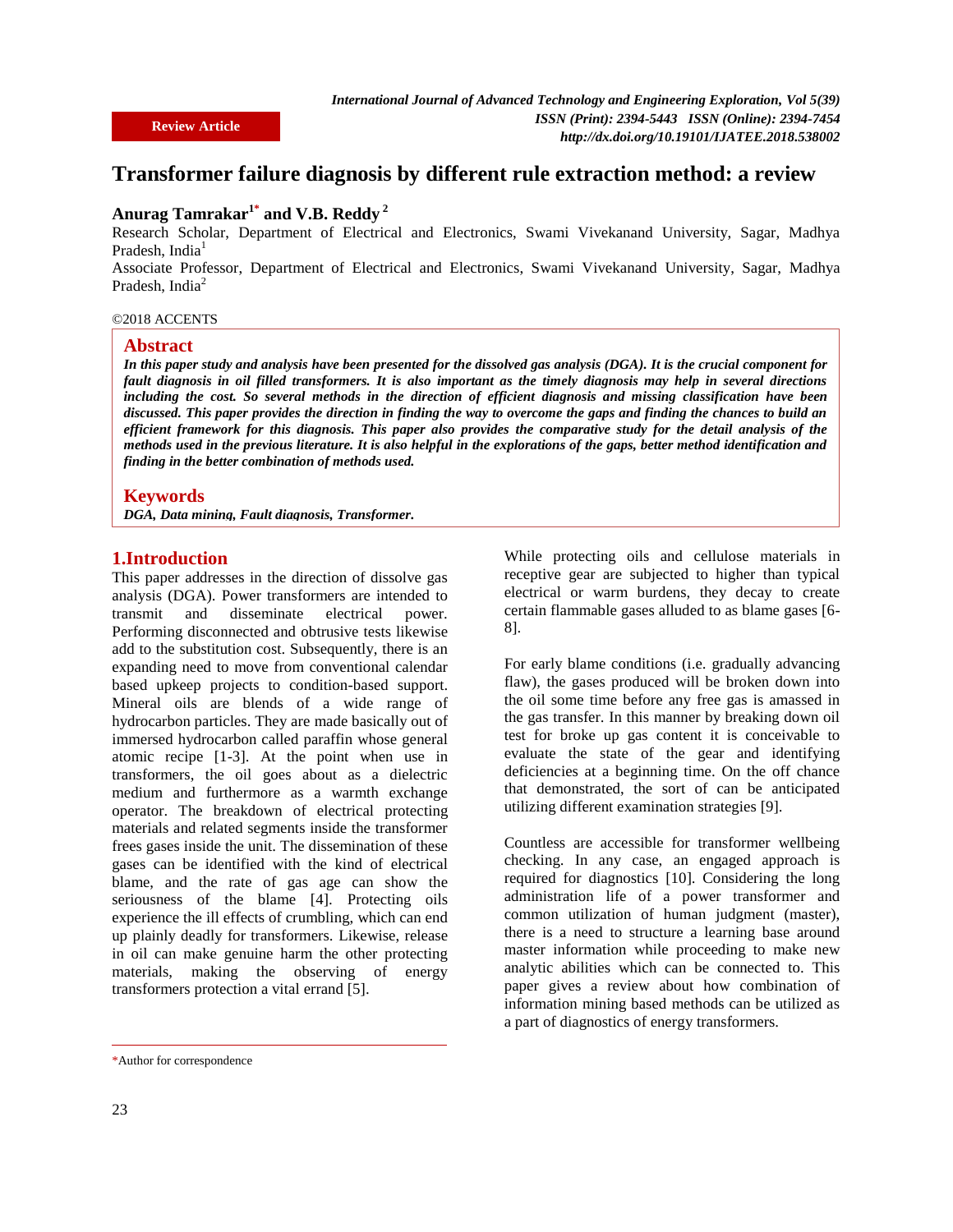Tamrakar et al.

### **2.Related work**

In 2006, Lin et al. [11] suggested that the climatic factors including temperature and relative humidity influenced the system load. They have used data mining algorithms to the china light and power (CLP) to analyse the effect of temperature and relative humidity on the peak load and the cluster of load profiles.

In 2007, Duraisamy et al. [12] proposed fuzzy system and neural network for the faults diagnosis in the power transformer using dissolved gas analysis (DGA) method. They have tested on the Electricity Board data. The fuzzy system is tested with triangular, trapezoidal and Gaussian membership functions furthermore, its adequacy is broke down through reproduction regarding exactness in distinguishing the transformer faults. Their proposed Back propagation network is checked to conquer the disadvantages of regular techniques.

In 2008, Zhang et al. [13] suggested Fisher rule to evaluate the performance of fault diagnosis method. The assessment of the outcomes shows that both of the two information pre-treatment techniques can accomplish the reason for huge contrast in the estimation of mean amongst classes and little distinction in scattering of a class. The DGA information of the disappointment transformers are dealt with by various standardization techniques as the preparation tests, and after that the specimens are prepared in the compound neural systems which utilize the CP calculation. The determination aftereffects of the test tests demonstrate that the new techniques may enhance the exactness of system determination.

In 2010, Rajamani et al. [14] proposed bacterial foraging-based approach for the fault characteristics diagnosis of dynamic insulation failure in transformer during impulse test. The winding streams procured by tank current technique amid drive test are examined for recognizable proof of blame qualities. The time– recurrence area based highlights removed from cross-wavelet spectra of twisting streams of protection fizzled and no-blame (solid) protection of transformer are given as contribution to the scrounging calculation for recognizable proof of dynamic protection disappointment attributes. The required twisting streams to remove the critical highlights are obtained by copying diverse dynamic protection disappointments in the created simple model of 33 kV twisting of 3 MVA transformers. To copy different blame attributes in simple model,

appropriate blame emulator modules have been produced. Results demonstrate that the proposed scavenging calculation with cross-wavelet change highlights could effectively distinguish the blame qualities of dynamic protection disappointment with satisfactory exactness.

In 2010, Siontorou et al. [15] proposed a novel realtime diagnostic expert scheme for field-effect transistor (FET)-based bio sensing. They have investigates the causes of sensor malfunctions by applying fault tree analysis (FTA). They have proposed a computer-aided method for diagnosing biosensor failure. Their tree structure serves as the knowledge base (KB), and the fuzzy-rules-based decision mechanism is the inference engine for fault detection and isolation.

In 2011, Rao et al. [16] developed a new fuzzy logic algorithm (FLA). It provides the vulnerability status of internal faults by considering thermal, electrical and mechanical conditions. For the reduction of misinterpretation the results of dissolved gas analysis, insulating oil break down voltage, and sweep frequency response has been analysed. Their system includes 10 fuzzy logic controllers and they are connected by thinking about specialized conditions and reasons, the run bases of these controllers were created by considering different norms and experience of TIFAC CORE in NIT-Hamirpur. Their proposed system is found to be highly precise in classifying the situations of any transformer, reducing aliasing effects and identifying the current prevailing conditions.

In 2012, Malik et al. [17] suggested that the UV-Spectrophotometer used to determine the transformer integrity. The health of the transformer can be accurately identified by this. But they have suggested that it is not useful in all aspects as it only provides the pictorial information of the age of the oil. They have presented fuzzy logic method for the health assessment of the transformer oil. It provides the automatic and quick examination of transformer oil.

In 2012, Da et al. [18] presented a transformer failure diagnosis system based on DGA. It is done by the extraction of the rules from Kohonen Self-Organizing Map. In this process the Kohonen net was trained first. It is used to capture the knowledge from the faulty transformers. Then in the learning stage Zeroorder Takagi–Sugeno fuzzy rules has been transformed. They have also applied fuzzyfication process in the fuzzy system output. The results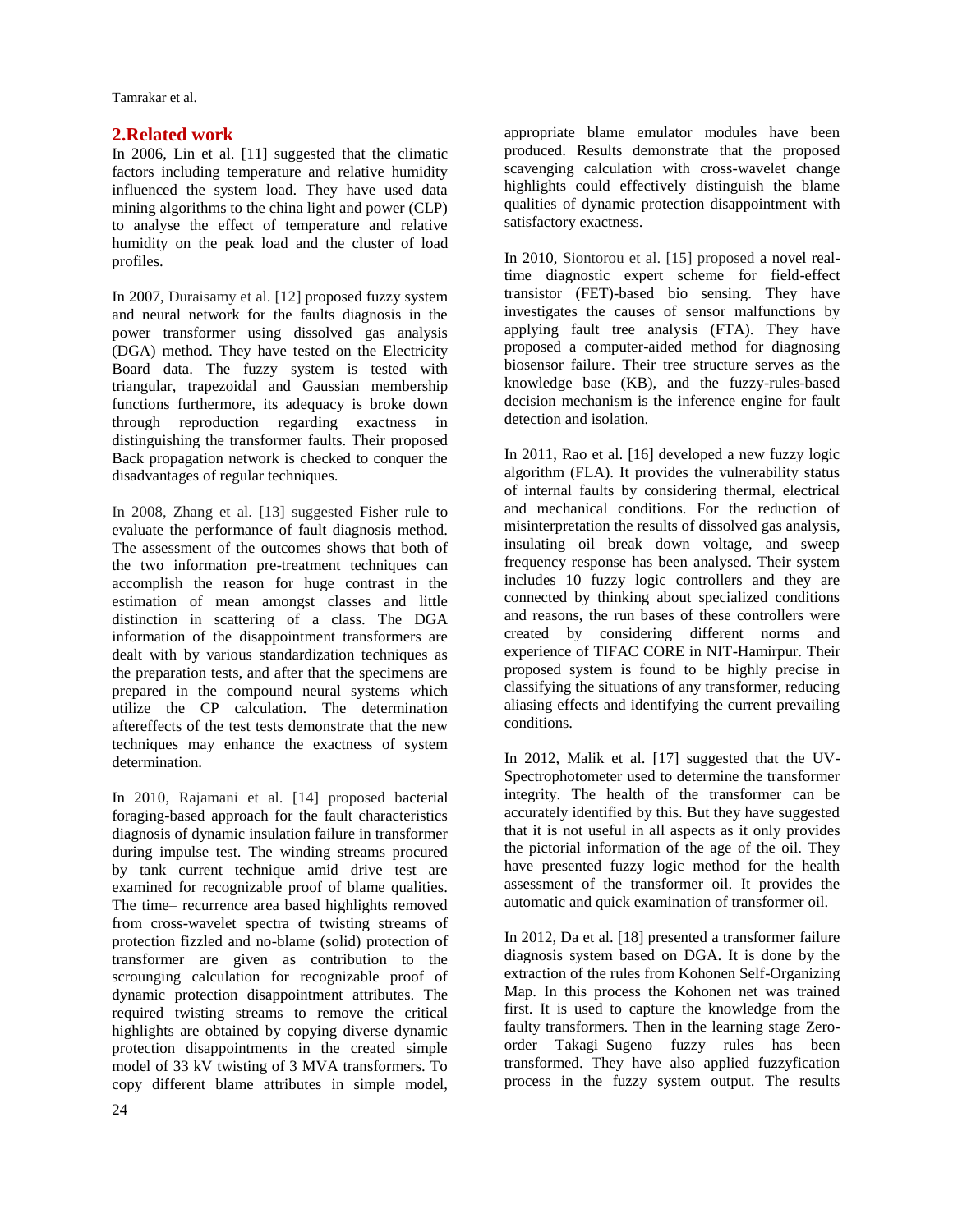indicated that the obtained results as compared with other traditional methods are good.

In 2013, Da et al. [19] presented the results of a knowledge acquisition of vibrations in high-power transformers. The region they considered is the Amazon region, Brazil. They have analyses the vibrations by using the radial graphs. The results indicate that the largest mean vibration area occurred in the front of the transformer. These results have been used for the analysis of the vibration behavior. They have used statistical analyses and the repeated measure analysis. It is used for the progression of a fuzzy inference system. They have suggested that this method is low-cost analyses techniques.

In 2013, Malik et al. [20] examined the effectiveness of neuro-fuzzy scheme (NFS) to identify the deterioration of the winding insulation paper (WIP) in power transformer. The correlation of meeting attributes of IEEE and IEC approach uncover that the NFS approach is very speedier in examinations prompting decrease in computational weight and offer ascent to negligible PC asset use. Concurrent ID of disintegration of the WIP and working conditions in oil-inundated power transformer has never been endeavoured in the past utilizing NFS. The strategy proposed in this paper gives not just best powerful reaction for the weakening of the WIP analysis and condition evaluation of energy transformer yet in addition show its fitting upkeep situation too. This approach will deliver a proactive statement to the power utilities for compelling acknowledgment of electrical soundness of oil-submerged power transformer under thought.

In 2014, Chao et al. [21] presented a life estimation model. This model has the advantages of the fault mechanism and the knowledge fitting laws of export system. It is also helpful in the collection of the information representing the insulation aging and type's reclassification. Based on this a multiobjective evaluating model has been suggested for power transformers life estimation. They have established life span evaluating decision model based on information fusion for multi-parameter power transformer. The lifetime trademark parameters from a wide range of sources are coordinated to fill in as the base layer of the multi-layer choice model, which improves the proficiency and dependability of this model. It gives a reference to drafting ideal upkeep conspire, accomplishing the point of condition based support and power utilities life forecast.

In 2015, Duan et al. [22] suggested that the mechanical failure is the main fault of transformer on-load tap-changers (OLTC). They have presented fuzzy C-Means (FCM) algorithm for the detection of OLTC faults in timely manner. Embedding dimension and delay time have been obtained by applying Cao's method. Proposed method has been used for the analysis of the vibration signals in high dimension space. The results shows that the centroids distributions of each condition vary greatly and the different lengths and angles of centroid vectors can be regarded as the judgment criterion quantitatively.

In 2016, Pengfei et al. [23] focused on the condition assessment of transformer bushing. They have constructed a fuzzy membership function to describe the factor layer. As per the fluffy assessment comes about, the first essential likelihood task, which is utilized for basic leadership model of evidential thinking, is resolved. In this way the fundamental likelihood task is gotten by prove thinking, lastly the evaluation comes about are resolved in view of the choice tenets of the most extreme essential likelihood task work. A few illustrations demonstrate that this strategy is precise and dependable.

In 2016, Tang et al. [24] suggested that the transformer fault diagnosis is an important factor in the transformer maintenance. The identification of the type of failure is tough as the encoded value is too severe. For finding the fault diagnosis rate FCM algorithm has been introduced. They have optimized FCM in two ways; first the outlier factor detection algorithm weakens the adverse impacts caused by anomaly factors in the dataset amid bunching process. Also, the factor in the target capacity of FCM calculation is utilized to expand the distinction of group protest and group focus. Their results proved that the improved FCM algorithm has a higher correct rate than traditional methods.

In 2014, Ramesh et al. [25] suggested that the inter turn short circuit faults is the main causes of power transformer failures. They have suggested a physical model of a multi-winding power transformer of 100 MVA, 138/13.8 KV. It is simulated in a power system. Diverse rates of turns for example, 1%, 3%, 5%, 10%, 15%, and 25% are shorted on essential and auxiliary sides of the multilinking transformer to measure the terminals current. The adjustment in the terminals current amid blame occurrence is insignificantly little. In order to encounter noteworthy changes, negative grouping streams are separated utilizing symmetrical segment approach.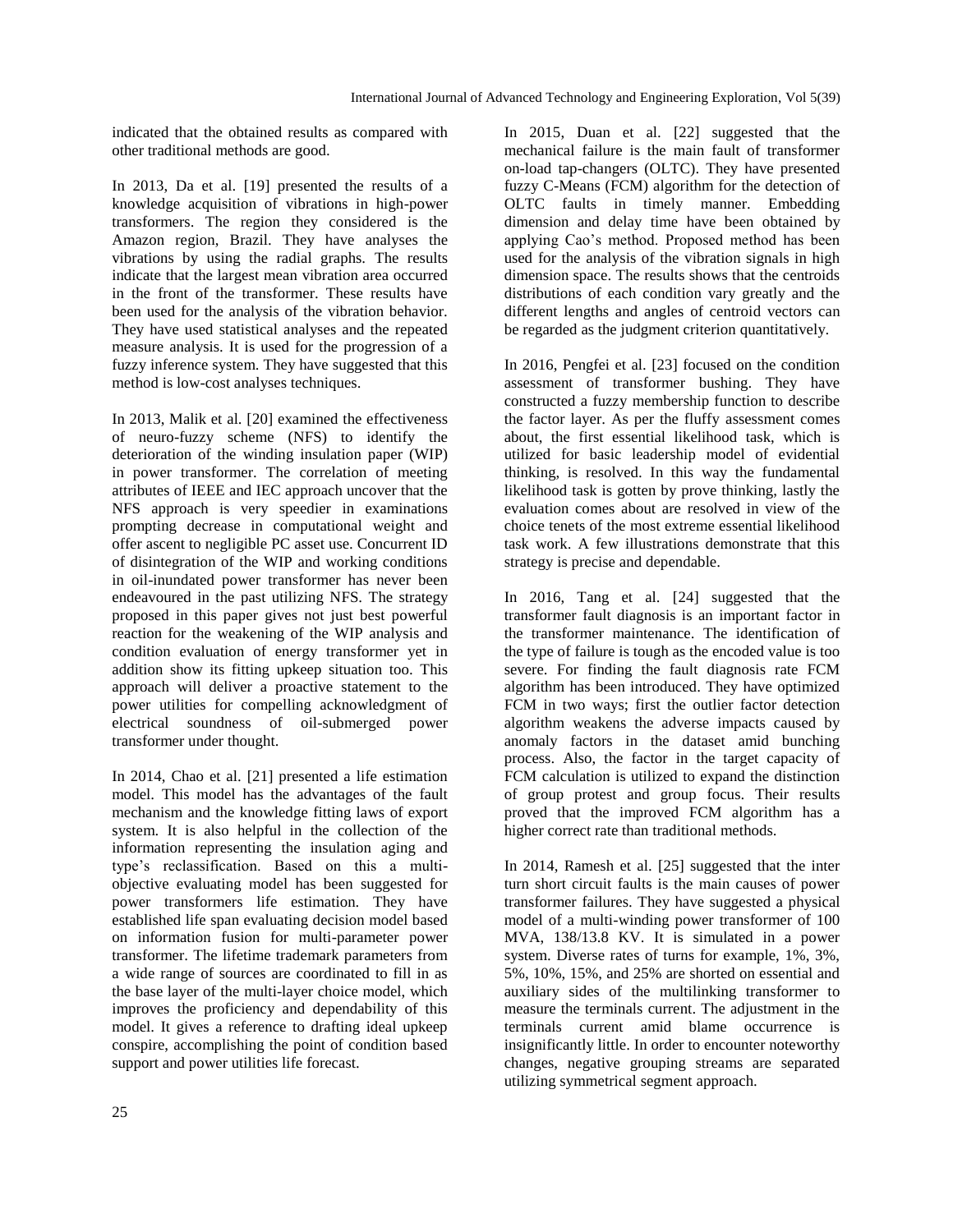Magnitudes of negative sequence currents (%MAG) and the corresponding phase shifts (PS) have been analysed. This is used as the inputs to fuzzy logic. They have built fuzzy inference engine with nine fuzzy rules based on the knowledge gained from the system behavior.

In 2016, Rigatos et al. [26] suggested that the online monitoring of electric power transformers provides correct indication of the status and ageing behavior. They have proposed neural modeling and the local statistical approach for the fault detection in power transformers. The neural-fuzzy network is used to model thermal condition of the power transformer in fault-free operation. The results in terms of performance of their method are validated through simulation experiments.

In 2016, Ghoneim et al. [27] suggested that the dissolved gas analysis (DGA) is the crucial technique to detect the faults in the oil-filled power transformers. They have proposed a new DGA approach to solve the problems of traditional techniques. They have analysed 386 dissolved gas samples from the Egyptian electric utility chemical laboratory as well as from credited literatures. These data sets are used for the testing of the model accuracy. Their results have been compared with the IEC Standard Code, Duval triangle and Rogers methods for the collected data set.

In 2017, Zarkovic et al. [28] suggested that the main problem in the diagnosis of power transformer that the exact interpretation of failure detection is tough. They have presented method based on artificial intelligence to overcome this problem. It can help in the transformers fault detection and classification.

They have analyzed and study the application of Mamdanil and Sugeno in fuzzy expert system. It is a collective case study of one unique and five separate controllers. The first case had shown the results of on-line and off-line transformer tests: age, the overheating temperature of the hot spot, frequency response analysis, temperature of insulation and dissolved gas-in-oil analysis. The second case shows the results of the previous measurements along with the observation of cumulative probability of occurrence of the faults.

In 2017, Islam et al. [29] suggested that the health index calculations are important in transmission network. They have evaluated general regression neural network (GRNN) having nonlinear property and helpful in measurements without quantization. The capability of GRNN is the multi-dimensional measurements. It is combined through an optimal weighting and scoring system to compute a quantitative health index of power transformers. It is tested based on the smoothly interpolated continuous function. Their results suggest that their method is capable and reliable in condition assessment of transformers.

# **3.Study analysis**

In this section an analysis has been presented based on the related reviews. *Table 1* shows the method analysis table. This table describes the method, the approach used and the gaps based on the analysis of their method, results and future work suggested. This provides an overall view of the work along with the methodology impact and the contribution parameters used for the compariosn.

**Table 1**Method analysis

| S.No | Reference | <b>Method</b>                 | Approach                                       | Problem statement               |  |  |
|------|-----------|-------------------------------|------------------------------------------------|---------------------------------|--|--|
|      | [30]      | mining<br>oil-<br>for<br>Data | They have reviewed different data mining       | is<br>Practical<br>exploartion  |  |  |
|      |           | insulated<br>power            | approaches in the direction of<br>power        | missng.                         |  |  |
|      |           | transformers                  | transformer<br>maintenance.<br>They<br>have    |                                 |  |  |
|      |           |                               | discussed different data mining approaches     |                                 |  |  |
|      |           |                               | including expert systems, fuzzy logic, neural  |                                 |  |  |
|      |           |                               | networks, classification and decision, and     |                                 |  |  |
|      |           |                               | hybrid intelligent-based diagnostic systems.   |                                 |  |  |
|      |           |                               | They have suggested the applicability of these |                                 |  |  |
|      |           |                               | methods for the DGA database.                  |                                 |  |  |
|      | [31]      | Fault diagnosis of power      | They have studied and review computational     | They have suggested that        |  |  |
|      |           | transformers<br>using         | intelligence (CI) approaches for power         | the missing combinations        |  |  |
|      |           | computational intelligence    | transformer. They have suggeested that CI-     | ratios may be<br>of gas         |  |  |
|      |           |                               | based are highly effective for DG) data for    | explored<br>the<br>future<br>as |  |  |
|      |           |                               | diagnosing transformer faults.                 | direction.                      |  |  |
| 3    | [32]      | State assessment system of    | For the transformer condition checking         | Attribute<br>base individual    |  |  |
|      |           | transformer<br>power          | statistics-based association rule mining have  | information gathering can       |  |  |
|      |           |                               |                                                |                                 |  |  |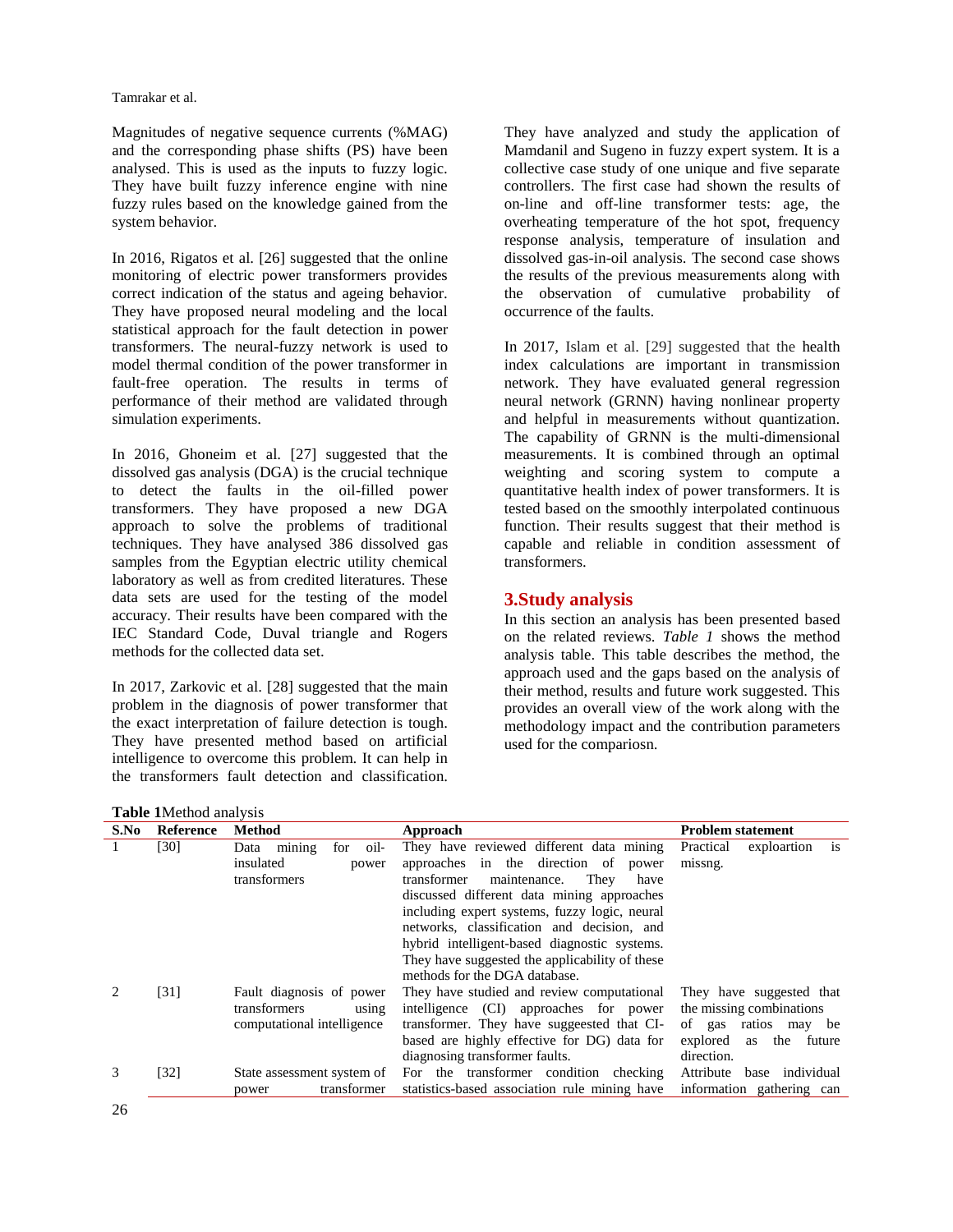| S.No | Reference | <b>Method</b>                                                                    | Approach                                                                                                                                                                                                                                                                                                                                                                                                                                                                                                                                                                                                                                                                                                                                                                                                                                                                                                                                                                                    | Problem statement                                                          |
|------|-----------|----------------------------------------------------------------------------------|---------------------------------------------------------------------------------------------------------------------------------------------------------------------------------------------------------------------------------------------------------------------------------------------------------------------------------------------------------------------------------------------------------------------------------------------------------------------------------------------------------------------------------------------------------------------------------------------------------------------------------------------------------------------------------------------------------------------------------------------------------------------------------------------------------------------------------------------------------------------------------------------------------------------------------------------------------------------------------------------|----------------------------------------------------------------------------|
|      |           | equipments based on data<br>mining and fuzzy theory                              | been applied for data preprocessing. At that<br>point a product stage that incorporates<br>store<br>usefulness to gather<br>and<br>trial<br>information, dissect information and pattern,<br>create appraisal report and set forward<br>recommendations on repairing of transformer<br>hardware status is assembled.                                                                                                                                                                                                                                                                                                                                                                                                                                                                                                                                                                                                                                                                        | aslo be useful.                                                            |
| 4    | $[33]$    | Intelligent<br>condition<br>monitoring<br>and<br>asset<br>management             | They have suggested condition monitoring<br>system for power transformers. They have<br>described a condition monitoring architecture<br>that is helpful in the interpretation of<br>diagnostic data.                                                                                                                                                                                                                                                                                                                                                                                                                                                                                                                                                                                                                                                                                                                                                                                       | This interpretation can be<br>extended by using<br>evolutionary algorithm. |
| 5    | $[34]$    | Data mining approach to<br>dissolved gas analysis                                | They have applied genetic algorithm tuned<br>wavelet networks (GAWNs) for data mining<br>of DGA data. Their GAWNs can distinguish<br>intricate<br>relations<br>between<br>the<br>the<br>disintegrated gas substance of transformer oil<br>and comparing shortcoming writes. The<br>proposed GAWNs have been tried on the<br>Taipower Company's symptomatic records,<br>utilizing four analysis criteria, and contrasted<br>and counterfeit neural systems (ANNs) and<br>customary techniques.                                                                                                                                                                                                                                                                                                                                                                                                                                                                                               | Other techniues can be<br>compared and validated.                          |
| 6    | $[35]$    | Analysis of power<br>transformer dissolved gas<br>data                           | They have introduced an approach for the<br>analysis of dissolved gas data for better and<br>convincing interpretation and fault diagnosis.<br>Their proposed approach is the combination<br>of data mining and the self-organizing map.                                                                                                                                                                                                                                                                                                                                                                                                                                                                                                                                                                                                                                                                                                                                                    | Classifiers can be used to<br>classify the data in the<br>related faults.  |
| 7    | $[36]$    | Association Rule Mining-<br>Based<br>Dissolved<br>Gas<br>Analysis                | They have presented an association rule<br>mining (ARM)-based DGA approach to fault<br>diagnosis<br>of power transformers. In the<br>improvement of the ARM-based DGA<br>approach, a property choice technique and a<br>consistent datum characteristic discretization<br>strategy are utilized for picking client<br>intrigued ARM properties from a DGA<br>informational index, i.e. the things that are<br>utilized to remove affiliation rules. The given<br>DGA informational index is made out of two<br>sections, i.e. preparing and test DGA<br>collections.<br>ARM<br>informational<br>An<br>calculation to be specific Apriori-Total From<br>Partial is proposed for creating an affiliation<br>govern set (ARS) from the preparation DGA<br>informational collection. A short time later, an<br>ARS rearrangements technique and a run<br>wellness assessment strategy are used to<br>choose helpful principles from the ARS and<br>allocate a wellness incentive to each of the | Classifiers can be used to<br>classify the data in the<br>related faults.  |
| 8    | $[37]$    | Dissolved<br>analysis<br>gas<br>technique<br>for<br>incipient<br>fault diagnosis | valuable tenets, individually.<br>They have surveyed different techniques in<br>the DGA with different methodologies.                                                                                                                                                                                                                                                                                                                                                                                                                                                                                                                                                                                                                                                                                                                                                                                                                                                                       | Practical exploartion is<br>missng.                                        |

International Journal of Advanced Technology and Engineering Exploration, Vol 5(39)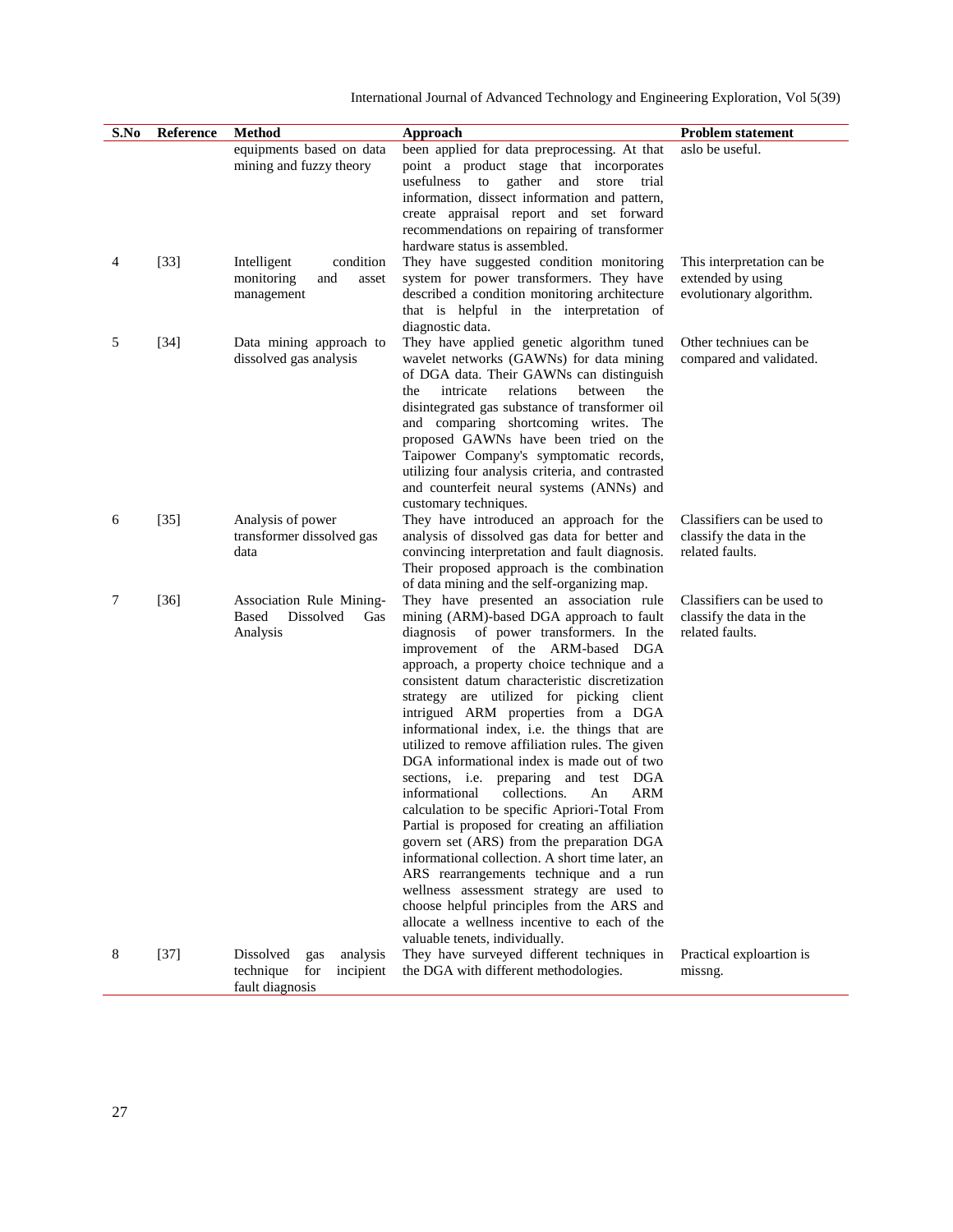Tamrakar et al.

#### **4.Problem statement**

In the above section several analyses on different methods have been presented. Based on this the main problem statement are as follows:

- 1. There is a need of efficient framework for the fault detection based on DGA method.
- 2. The combination of data mining and optimization techniques can be helpful as it can help in class level classification.
- 3. Missing combinations of gas ratios is needed to be explored.
- 4. Classifiers can be used to classify the data in the related faults.
- 5. Attribute base individual information gathering is missing.
- 6. Combinations of gas ratios may be explored as it can be helpful in the combined exploration and fault diagnosis.

## **5.Conclusion**

This paper addresses the DGA analysis in three different ways. First the detail study and analysis have been presented based on the pervious literature along with the method used. Second to provide the comparative study to highlights the gaps and the advantages of the methods. Third the analytical analysis has been present which is missing in the previous research which will help in the extension of the fault diagnosis work for the researchers.

#### **Acknowledgment**

None.

#### **Conflicts of interest**

The authors have no conflicts of interest to declare.

#### **References**

- [1] DiGiorgio JB. Dissolved gas analysis of mineral oil insulating fluids. DGA Expert System: A Leader in Quality, Value and Experience. 2005; 1:1-7.
- [2] Netam G, Yadav A. Fault detection, classification and section identification on distribution network with D-STATCOM using ANN. International Journal of Advanced Technology and Engineering Exploration. 2016; 3(23):150-7.
- [3] Sarma DS, Kalyani GN. ANN approach for condition monitoring of power transformers using DGA. In TENCON. IEEE region 10 conference 2004 (pp. 444- 7). IEEE
- [4] Pateriya A, Saxena N, Tiwari M. Transfer capability enhancement of transmission line using static synchronous compensator. International Journal of Advanced Computer Research. 2012; 2(7):83-8.
- [5] Khinchi A, Prasad MP. Control of electronic throttle valve using model predictive control. International

Journal of Advanced Technology and Engineering Exploration. 2016; 3(22):118-24.

- [6] Sun HC, Huang YC, Huang CM. A review of dissolved gas analysis in power transformers. Energy Procedia. 2012; 14:1220-5.
- [7] Gayakwad DR, Mehta CR, Desai SP. Automatic reactive power control using FC-TCR. International Journal of Advanced Computer Research. 2014; 4(15):476-80.
- [8] Kotsiantis S, Kanellopoulos D. Association rules mining: a recent overview. GESTS International Transactions on Computer Science and Engineering. 2006; 32(1):71-82.
- [9] Dwivedi CK, Daigavane MB. Evaluation of moisture content in paper-oil of aged power transformer using RVM. In international conference on emerging trends in engineering and technology 2009 (pp. 470-5). IEEE.
- [10] Sakala JD, Daka JS. General fault admittance method solution of a line-to-line fault. International Journal of Advanced Computer Research. 2013; 3(13):130-8.
- [11] Lin JK, Tso SK, Ho HK, Mak CM, Yung KM, Ho YK. Study of climatic effects on peak load and regional similarity of load profiles following disturbances based on data mining. International Journal of Electrical Power & Energy Systems. 2006; 28(3):177-85.
- [12] Duraisamy V, Devarajan N, Somasundareswari D, Vasanth AA, Sivanandam SN. Neuro fuzzy schemes for fault detection in power transformer. Applied Soft Computing. 2007; 7(2):534-9.
- [13] Zhang WZ, Wang ZG, Rong J, Kuang S, Zhang G. The application of compound networks in fault diagnosis of power transformer. In China international conference on electricity distribution 2008 (pp. 1-5). IEEE.
- [14] Rajamani P, Dey D, Chakravorti S. Classification of dynamic insulation failures in transformer winding during impulse test using cross-wavelet transform aided foraging algorithm. IET Electric Power Applications. 2010; 4(9):715-26.
- [15] Siontorou CG, Batzias FA, Tsakiri V. A knowledgebased approach to online fault diagnosis of FET biosensors. IEEE Transactions on Instrumentation and Measurement. 2010; 59(9):2345-64.
- [16] Rao UM, Reddy MV, Jarial RK. Fuzzy logic based system to diagnose internal faults of power transformer. In international conference on communication and industrial application 2011 (pp. 1- 5). IEEE.
- [17] Malik H, Singh S, Kr M, Jarial RK. UV/VIS response based fuzzy logic for health assessment of transformer oil. Procedia Engineering. 2012; 30:905-12.
- [18] Da Silva AC, Castro AR, Miranda V. Transformer failure diagnosis by means of fuzzy rules extracted from Kohonen self-organizing map. International Journal of Electrical Power & Energy Systems. 2012; 43(1):1034-42.
- [19] Da Silva Noronha T, De Oliveira TF, Da Silveira AM, Da Silva RR, Saraiva AC. Knowledge acquisition of